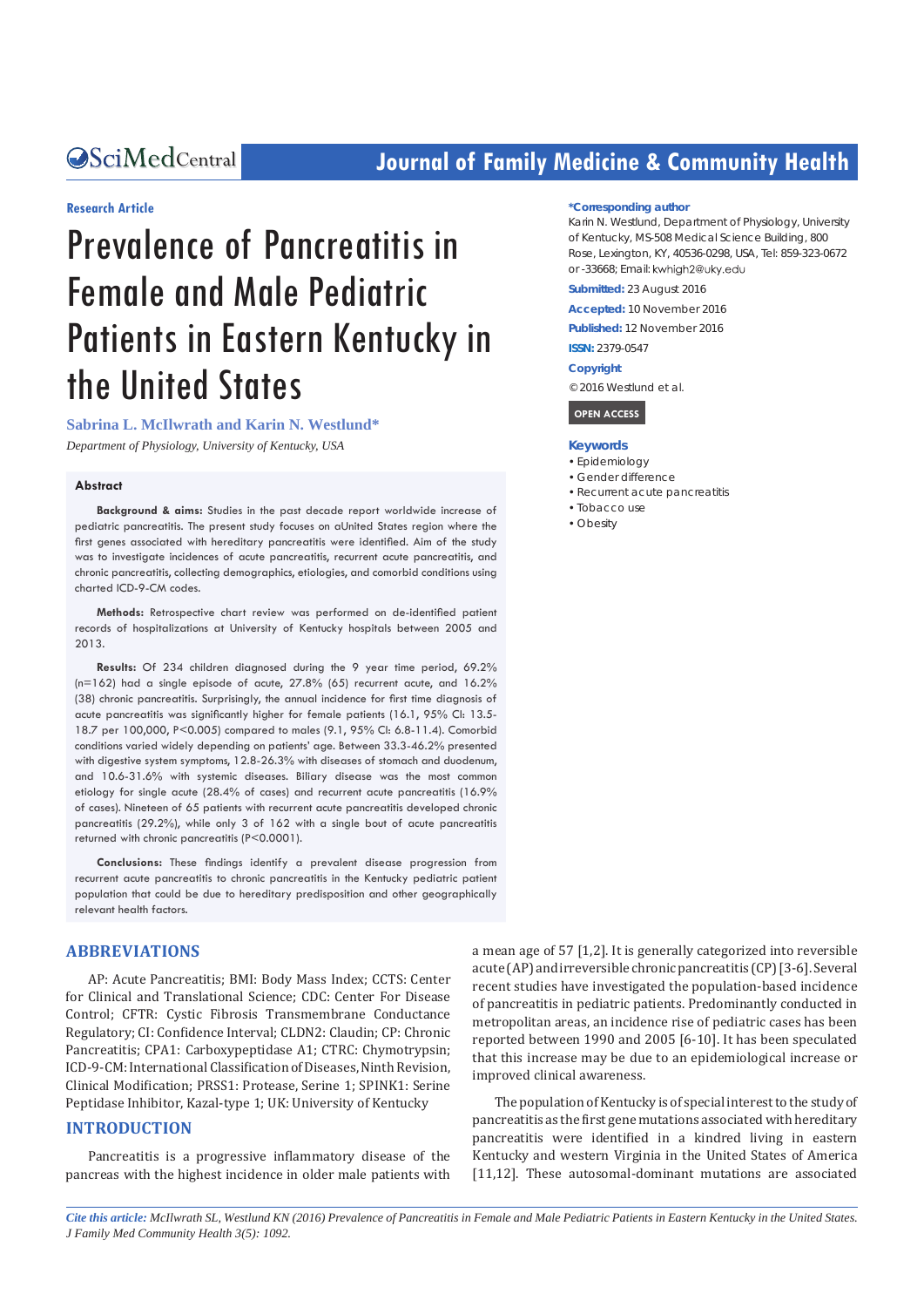with the onset of recurrent AP and CP in children by the age of 5-10 years [10,13-15]. The University of Kentucky, Lexington, USA, hospitals and clinics serve a catchment area located in eastern and central Kentucky. In contrast to previous studies, 2/3 of the population resides in rural Appalachian counties and only 1/3 in urban counties. The aim of our retrospective chart review study of the 9-year period between 2005 and 2013 was to examine the frequency and clinical characteristics of pancreatitis in this pediatric population.

# **METHODS**

The retrospective chart review of de-identified patient data for hospitalizations was approved by the Institutional Review Board of the University of Kentucky (protocol No. 14-0061- X2B). It was conducted using archival database information for admissions at the University of Kentucky (UK) hospitals and clinics in Lexington, the second largest city in Kentucky. The catchment area was defined as counties from which at least 5% of the population sought treatment at the University of Kentucky hospitals and clinics. Counties were classified as urban or rural in accordance with the US census bureau [16]. Within the catchment area there are 10 urban counties (Anderson, Bourbon, Boyle, Fayette, Franklin, Harrison, Jessamine, Mercer, Scott, Woodford) and 45 rural Appalachian counties (Bath, Bell, Breathitt, Carter, Casey, Clark, Clay, Clinton, Elliott, Fleming, Floyd, Garrard, Harlan, Jackson, Johnson, Knott, Knox, Laurel, Lawrence, Lee, Leslie, Letcher, Lewis, Lincoln, Madison, Magoffin, Mason, McCreary, Menifee, Montgomery, Morgan, Nicholas, Owsley, Perry, Pike,

Powell, Pulaski, Robertson, Rockcastle, Rowan, Russell, Wayne, Whitley, Wolfe).

#### **Data source**

Patient records from University of Kentucky HealthCare Clinical data were extracted and de-identified by the biomedical intelligence reporting officers within the Biomedical Informatics core facility of the University of Kentucky Center for Clinical and Translational Science (CCTS) center. Data from patients treated at the University of Kentucky hospitals in Lexington, Kentucky, were available starting January 2005 onward. Patient data sets contained demographic information (age, sex, race, county of residence, marital and employment status, payment source), data of admission, discharge (date, discharge disposition, inpatient mortality), diagnoses codes.

#### **Inclusion criteria**

Patients with pancreatitis were diagnosed by the treating physician. To identify and characterize incidence and prevalence of comorbid diseases, disorders, and symptoms, ICD-9-CM codes were investigated in accordance with the International Classification of Diseases, Ninth Revision, Clinical Modification (ICD-9-CM), as listed in (Table 1). All patients under the age of 20 treated between January 2005 to December 2013, who received a charted diagnosis of either acute pancreatitis (ICD-9-CM 577.0) or chronic pancreatitis (ICD-9-CM 577.1), were included in this study. Recurrent acute pancreatitis does not have a separate ICD-9-CM code. Typically it is described as the incidence of two

| Table 1: ICD-9-CM codes of diseases, disorders, and symptoms investigated in the pediatric patients. |                                                                |  |  |  |  |
|------------------------------------------------------------------------------------------------------|----------------------------------------------------------------|--|--|--|--|
| Generalized disease/disorder name                                                                    | <b>ICD-9-CM</b> codes                                          |  |  |  |  |
| Acute pancreatitis                                                                                   | 577.0                                                          |  |  |  |  |
| Chronic pancreatitis                                                                                 | 577.1                                                          |  |  |  |  |
| Abdominal pain                                                                                       | 789.00-789.09, 789.60-789.69                                   |  |  |  |  |
| Anemia                                                                                               | 280-285                                                        |  |  |  |  |
| Anxiety and depression                                                                               | 300, 311                                                       |  |  |  |  |
| Biliary disease (cholelithiasis & disorders of the gallbladder and biliary tract)                    | 574-576                                                        |  |  |  |  |
| Cachexia (malaise, fatigue, cachexia)                                                                | 780.79, 783.21, 783.22, 783.40, 783.41, 783.7, 799.3,<br>799.4 |  |  |  |  |
| Cardiovascular symptoms (congenital symptoms & abnormal heartbeat)                                   | 745, 746, 747, 780.2, 785.0-785.3, 785.9                       |  |  |  |  |
| Cystic fibrosis (cystic fibrosis & polycystic kidney disease)                                        | V83.81, 277.0, 753.10-753.19                                   |  |  |  |  |
| Diabetes mellitus                                                                                    | 249-250                                                        |  |  |  |  |
| Disease of stomach & duodenum (gastritis & duodenitis, stomach, stomach & duodenum)                  | 535-537                                                        |  |  |  |  |
| Disease of the lung (chronic bronchitis, emphysema, asthma)                                          | 491-493                                                        |  |  |  |  |
| Disorder of the kidneys (chronic kidney disease, hydronephrosis, calculus of kidney &<br>ureter)     | 585, 591-593                                                   |  |  |  |  |
| Gastroesophageal reflux disease                                                                      | 530.18                                                         |  |  |  |  |
| Hepatitis                                                                                            | 070                                                            |  |  |  |  |
| Human immunodeficiency virus infection                                                               | V08, 042                                                       |  |  |  |  |
| Hyperlipidemia                                                                                       | 272.0-272.4                                                    |  |  |  |  |
| Inflammatory bowel disease                                                                           | 555-556, 564.1                                                 |  |  |  |  |
| Liver disease (non-alcoholic liver disease& necrosis)                                                | 570, 571.40-571.9, 572-573                                     |  |  |  |  |
| Lupus                                                                                                | 710.0                                                          |  |  |  |  |
| Obesity                                                                                              | V85.30-V85.54, 278.00-278.01                                   |  |  |  |  |
| Other pancreatic disease (cysts & other diseases of the pancreas)                                    | 577.2, 577.8, 577.9                                            |  |  |  |  |
| Sepsis (septicimia& systemic inflammatory response syndrome)                                         | 038, 995.90-995.94                                             |  |  |  |  |
| Digestive system symptoms (diarrhea, vomiting, nausea)                                               | 787.01-787.03, 787.60, 787.7, 787.91, 787.99                   |  |  |  |  |
| Tobacco use disorder                                                                                 | V15.82, 305.1                                                  |  |  |  |  |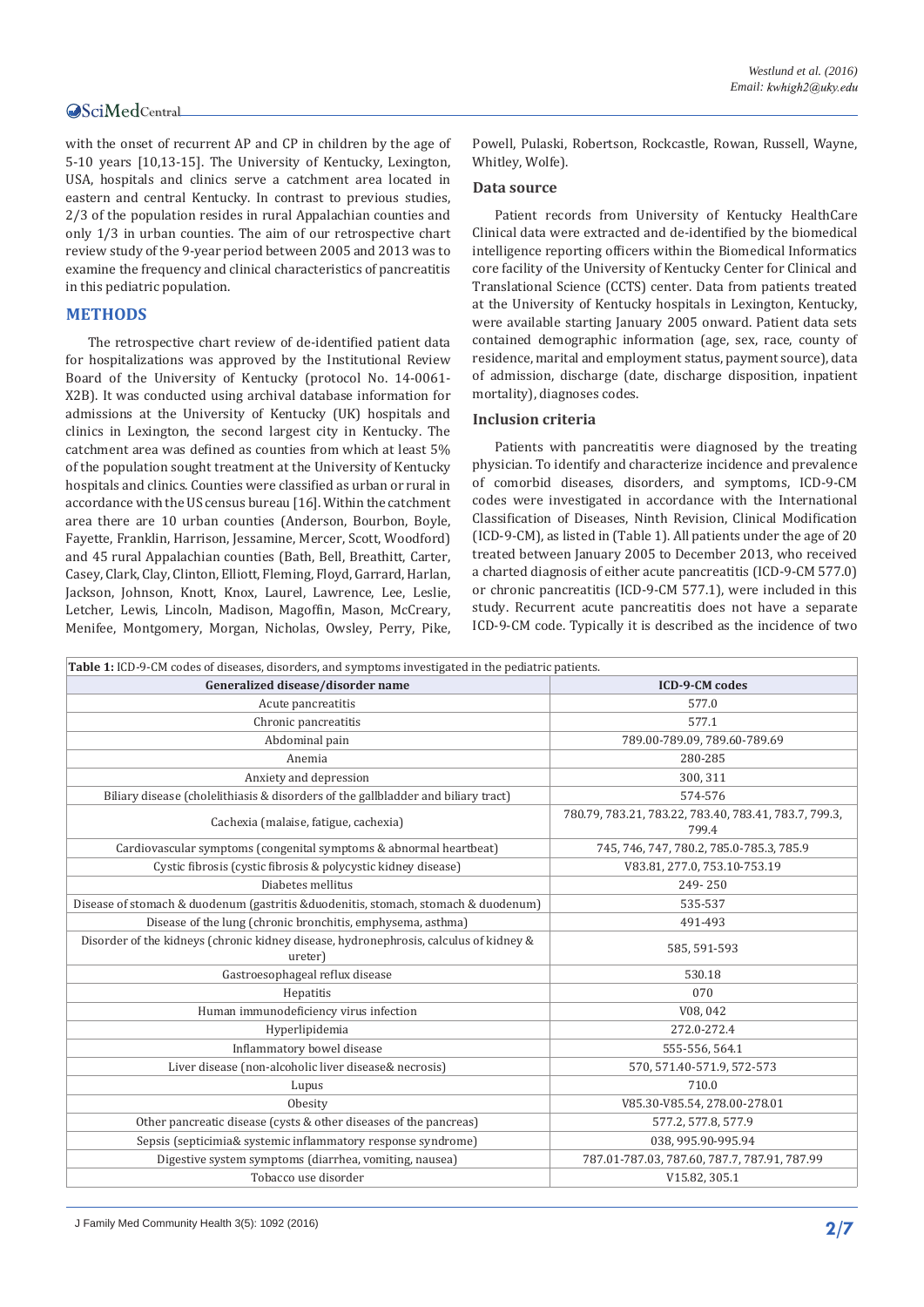or more episodes of AP with a documented resolution of pain and normalization of enzymes. As this cannot be assessed in the present study, we defined recurrent AP as at least 2 bouts of acute pancreatitis separated by a minimum of 2 months. All other patients under the age of 20 were combined in the control group. Race of the patients in this study was not a factor considered since rural counties are over 90% white and urban counties are  $\sim$ 80% white.

#### **Statistical analysis**

All normally distributed data are presented as mean ± standard error or mean (SEM) and 95% confidence interval (CI). Data were compared using Student's *t-*test or Chi square test when appropriate. Analysis of the annual incidence of pancreatitis in males and females during the study period was analyzed using linear regression. In all cases statistical significance was achieved when *P*<0.05.

#### **RESULTS**

### **Incidence of pancreatitis diagnosis in pediatric patients**

A total of 234 pediatric patients were diagnosed with pancreatitis at the University of Kentucky hospitals and clinics during the 9-year study period from 2005 to 2013 in this retrospective chart review. Acute pancreatitis (AP) was diagnosed in 227 children (97%), and during the study period this group f patients was diagnosed a total of 407 times. A single diagnosis of AP was made in 71.4% of these cases (162 children). Recurrent AP was identified in 28.6% of pediatric patients (65 children). A diagnosis of CP was made in 38 children, including16.2% of pediatric patients with pancreatitis who sought treatment a total of 85 times. The mean age at first time diagnosis of pancreatitis was 12.7 (95% CI: 12.0-13.4) irrespective of the type of pancreatitis, patient's gender, or county of residence.

#### **Differentiation by sex**

In contrast to other studies, all forms of pancreatitis were diagnosed in significantly more female than male pediatric patients. The mean annual incidence of a principal diagnosis of AP was 7.8 per 100,000 female and 5.3 (95% CI: 4.3-6.4) per 100,000 male children (95% CI: 6.5-9.0; *P*<0.01, Student's *t*-test). For all diagnoses of AP the mean annual incidence of hospitalization was 11.4 per 100,000 female and 7.8 (95% CI: 6.5-9.2) per 100,000 male children (95% CI: 10.2-12.7; *P*<0.01, Student's *t*-test) in the catchment area. First time diagnosis of AP was made in 145 female and 82 male children (*P*<0.001, df = 4, Chi square test). Annually, AP was diagnosed for the first time in a mean of 16.1 (95% CI: 13.5-18.7) female and 9.1 (95% CI: 6.8-11.4) male patients (*P*<0.005, Student's *t*-test). The number of patients with first time diagnosis of AP increased with age and was highest in the 15 to 19 year old children (Figure 1A).

#### **Comparison of AP versus CP**

The annual number of CP diagnoses was ten-fold lower than for AP, yet, showed similar significant gender differences. A mean of 2.9 per 1,000,000 female (95% CI: 2.1-3.6) and 1.3 per 1,000,000 male (95% CI: 0.6-2.1) pediatric patients were



**Figure 1** Acute Pancreatitis Diagnoses in Pediatric Patients A. Age of male and female pediatric patients when first diagnosed with acute pancreatitis. B. Incidence of annual clinic and hospital admissions of pediatric

patients with acute pancreatitis per 100,000 children in catchment area from 2005 through 2013.

diagnosed with CP (*P*<0.05, Student's *t*-test). The actual totals during the study period were twice as many females [17] than males [12] with diagnosis of CP. Mean annual hospitalizations were 5.5 per 1,000,000 children for the female population and 4.0 for the male population which was not a significant difference.

During the study period a consistent increase in the hospitalizations of male pediatric patients by age was detected using linear regression  $(R^2 = 0.6074)$  while hospitalization numbers for females remained constant per year (Figure 1B). No gender differences were noted for length of hospital stay (females:  $3.5 \pm 0.4$  days; males:  $2.8 \pm 0.2$  days). The incidence of AP was not different between patients living in urban or rural Appalachian counties. In urban counties 9.6 per 100,000 and in rural Appalachian counties 8.5 per 100,000 children were treated annually for AP.

#### **Comorbidities and etiology of pancreatitis in pediatric patients**

After diagnoses with AP, the incidence of diseases of the lungs, kidneys, biliary diseases, diabetes, chronic pancreatitis, and other pancreatic diseases was increased in 25% of males and 31.7% of females. Comorbid conditions diagnosed similarly in all age groups include metabolic diseases such as obesity (0-29.8%) and diseases of the stomach and duodenum (12.8-26.3%), systemic diseases of the kidney or lung (10.6-31.6%), and sepsis (4.8-13.3%) (Table 2). Comorbid conditions such as anemia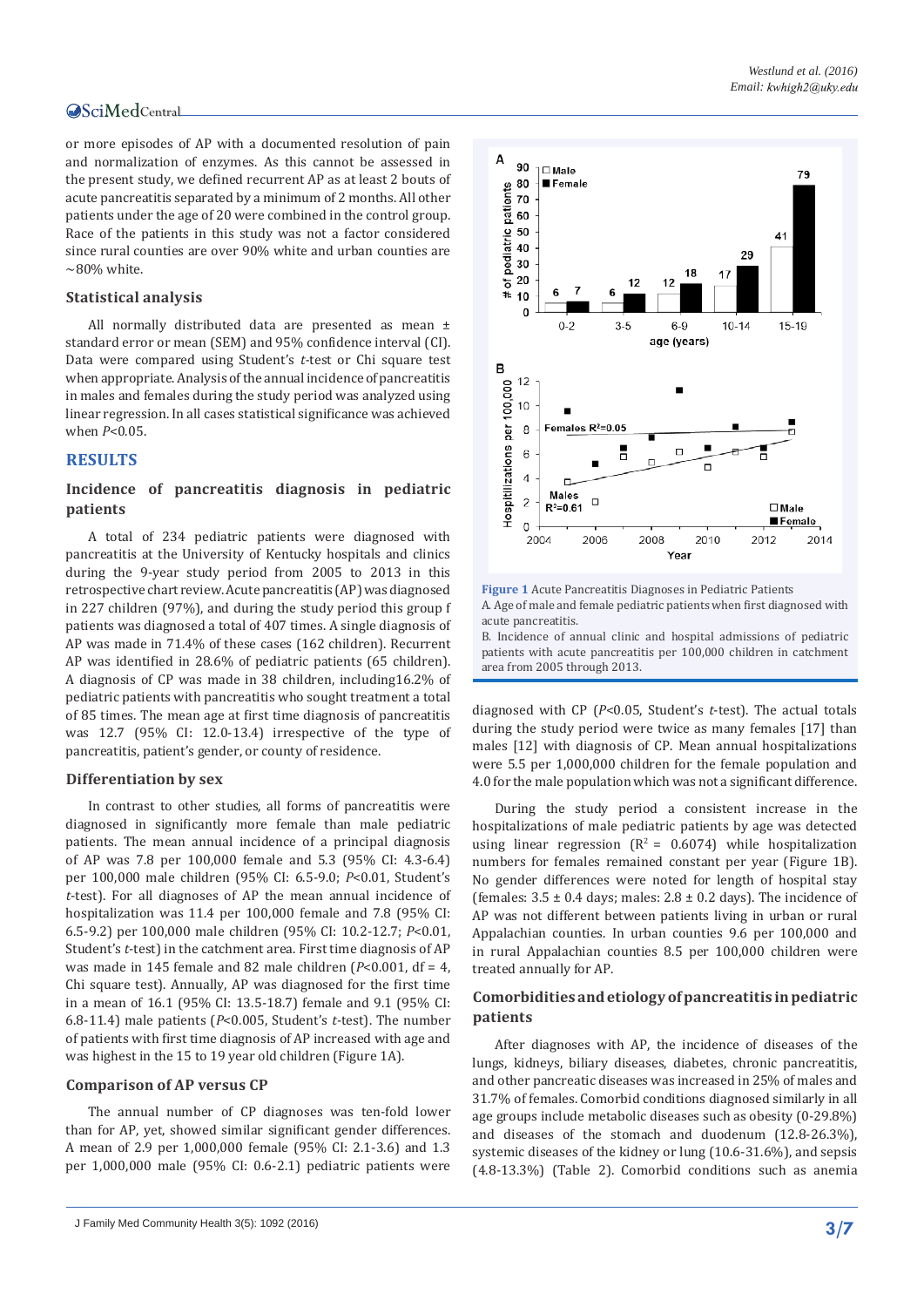(8.5-46.2%), cardiovascular symptoms (6.7-38.5%) diseases of the kidney and ureter (15.8-61.5%), symptoms of cachexia (5.3- 38.5%), and gastroesophageal reflux disease (5.3-30.8%) were highest in the 0-2 year age group and decreased with age. Other pancreatic diseases (0-20.0%), diabetes (0-25.5%), and biliary disease (7.7-39.7%) increase with the age of pediatric patients as do abdominal pain (15.4-48.4%) and anxiety / depression (0- 39.7%).

Of the 227 pediatric patients with AP almost one-third (29.6%) had recurrent episodes. The etiological time course of disease presentation in female and male patients diagnosed with single or recurrent AP is summarized in (Table 3). Digestive system symptoms were noted in 12.2-25.0% of patients later diagnosed with recurrent AP. Abdominal pain was elevated in patients of both AP groups.

#### **DISCUSSION**

In the last two decades there has been an increasing rise in the recognition and diagnoses of pancreatitis in children. The overall age-adjusted incidence of pancreatitis at the University of Kentucky Hospitals was 7.8-11.4 per 100,000 in males and females in the catchment area. This was lower than previously reported in Pittsburgh, Pennsylvania, USA (13.2 per 100,000) and higher

than in Melbourne, Australia (3.6 per 100,000) [6,9,18]. This retrospective study identified a significantly higher incidence of diagnosis of pancreatitis (62%) in female pediatric patients similar to a recent international study [15]. Similar to previous studies, the incidence of pancreatitis diagnoses was highest in the oldest pediatric patients (ages 15-19 years) [6,21], shifting from digestive system such as diarrhea and vomiting to abdominal pain and mood disorders (anxiety and depression). These variations may be attributable to developmental differences, changes in diet, and may also reflect cumulative environmental impact [6,9,18,19]. Reduced incidence of digestive symptoms and pain may be attributed to the study design. The present study utilized medical codes only for the retrospective chart review. Integral symptoms of a pancreatitis diagnoses are not charted separately by ICD-9-CM code by definition. Thus, the incidence of systemic diseases decreased with increasing age, the number of metabolic and biliary disease cases such as cholelithiasis increased.

Approximately 30% of pediatric cases of AP are classified as idiopathic, lacking any distinct medical etiology [9,20, 21]. An association with underlying autoimmune or hereditary mechanisms has been suggested. A recent study reported that 8 of 10 pediatric patients with CP had hereditary pancreatitis associated with gene mutations in the cationic trypsinogen

| Table 2: Incidence of comorbidities by age of patients. |                  |                                  |                  |                  |            |  |  |  |  |
|---------------------------------------------------------|------------------|----------------------------------|------------------|------------------|------------|--|--|--|--|
| Age groups                                              | $0 - 2$          | $3 - 5$                          | $6 - 9$          | $10-14$          | $15 - 19$  |  |  |  |  |
| Patients n (%)                                          | 13(5.5)          | 19(8.1)                          | 30 (12.8)        | 47 (20.0)        | 126 (53.6) |  |  |  |  |
| Females n                                               | 7                | 12                               | 18               | 30               | 83         |  |  |  |  |
| Metabolic diseases                                      |                  |                                  |                  |                  |            |  |  |  |  |
| Other pancreatic disease                                | $\boldsymbol{0}$ | 2(10.5)                          | 6(20.0)          | 7(14.9)          | 17(13.5)   |  |  |  |  |
| <b>Diabetes</b>                                         | $\Omega$         | 2(10.5)                          | 4(13.3)          | 12 (25.5)        | 12(9.5)    |  |  |  |  |
| Obesity                                                 | 2(15.4)          | $\overline{0}$                   | 4(13.3)          | 14 (29.8)        | 17(13.5)   |  |  |  |  |
| Hyperlipidemia                                          | $\mathbf{0}$     | 1(5.3)                           | $\overline{0}$   | 2(4.3)           | 2(1.6)     |  |  |  |  |
| Disease of stomach & duodenum                           | 3(23.1)          | 5(26.3)                          | 4(13.3)          | 6(12.8)          | 20 (15.9)  |  |  |  |  |
| Systemic diseases                                       |                  |                                  |                  |                  |            |  |  |  |  |
| Anemia                                                  | 6(46.2)          | 9(47.4)                          | 6(20.0)          | 4(8.5)           | 23 (18.3)  |  |  |  |  |
| Cardiovascular Symptoms                                 | 5(38.5)          | 3(15.8)                          | 2(6.7)           | 5(10.6)          | 20 (15.9)  |  |  |  |  |
| Disease of the kidney & ureter                          | 8(61.5)          | 3(15.8)                          | 11 (36.7)        | 9(19.1)          | 29 (23.0)  |  |  |  |  |
| Disease of the lung                                     | 3(23.1)          | 6(31.6)                          | 6(20.0)          | 5(10.6)          | 24 (19.0)  |  |  |  |  |
| Sepsis                                                  | 1(7.7)           | 2(10.5)                          | 4(13.3)          | 3(6.4)           | 6(4.8)     |  |  |  |  |
|                                                         |                  | Biliary & liver disease          |                  |                  |            |  |  |  |  |
| Biliary disease                                         | 1(7.7)           | 3(15.8)                          | 4(13.3)          | 15 (31.9)        | 50 (39.7)  |  |  |  |  |
| Liver disease                                           | $\Omega$         | 2(10.5)                          | 4(13.3)          | 4(8.5)           | 11(8.7)    |  |  |  |  |
|                                                         |                  | Non-dependent drugs of abuse     |                  |                  |            |  |  |  |  |
| Tobacco use disorder                                    | $\mathbf{0}$     | $\overline{0}$                   | $\boldsymbol{0}$ | $\boldsymbol{0}$ | 38 (30.2)  |  |  |  |  |
|                                                         |                  | Hereditary/inflammatory diseases |                  |                  |            |  |  |  |  |
| Cystic fibrosis                                         | 3(23.1)          | 1(5.3)                           | $\boldsymbol{0}$ | 2(4.3)           | 13 (10.3)  |  |  |  |  |
| Inflammatory bowel disease                              | $\Omega$         | $\overline{0}$                   | $\overline{0}$   | 2(4.3)           | 15 (11.9)  |  |  |  |  |
| Lupus                                                   | $\mathbf{0}$     | $\overline{0}$                   | $\overline{0}$   | $\mathbf{0}$     | 4(3.2)     |  |  |  |  |
|                                                         |                  | Viral infection                  |                  |                  |            |  |  |  |  |
| Hepatitis                                               | $\Omega$         | $\overline{0}$                   | $\boldsymbol{0}$ | 1(2.1)           | 4(3.2)     |  |  |  |  |
|                                                         |                  | Common symptoms                  |                  |                  |            |  |  |  |  |
| Abdominal pain                                          | 2(15.4)          | 7(36.8)                          | 10(33.3)         | 13 (27.7)        | 61 (48.4)  |  |  |  |  |
| Cachexia                                                | 5(38.5)          | 1(5.3)                           | 10(33.3)         | 3(6.4)           | 12 (9.5)   |  |  |  |  |
| Digestive system symptoms                               | 6(46.2)          | 7(36.8)                          | 10(33.3)         | 16(34.0)         | 47 (37.3)  |  |  |  |  |
| Gastroesophageal reflux                                 | 4(30.8)          | 1(5.3)                           | 2(6.7)           | 4(8.5)           | 19 (15.1)  |  |  |  |  |
| Anxiety and depression                                  | $\boldsymbol{0}$ | 1(5.3)                           | 1(3.3)           | 9(19.1)          | 22 (39.7)  |  |  |  |  |

J Family Med Community Health 3(5): 1092 (2016) **4/7**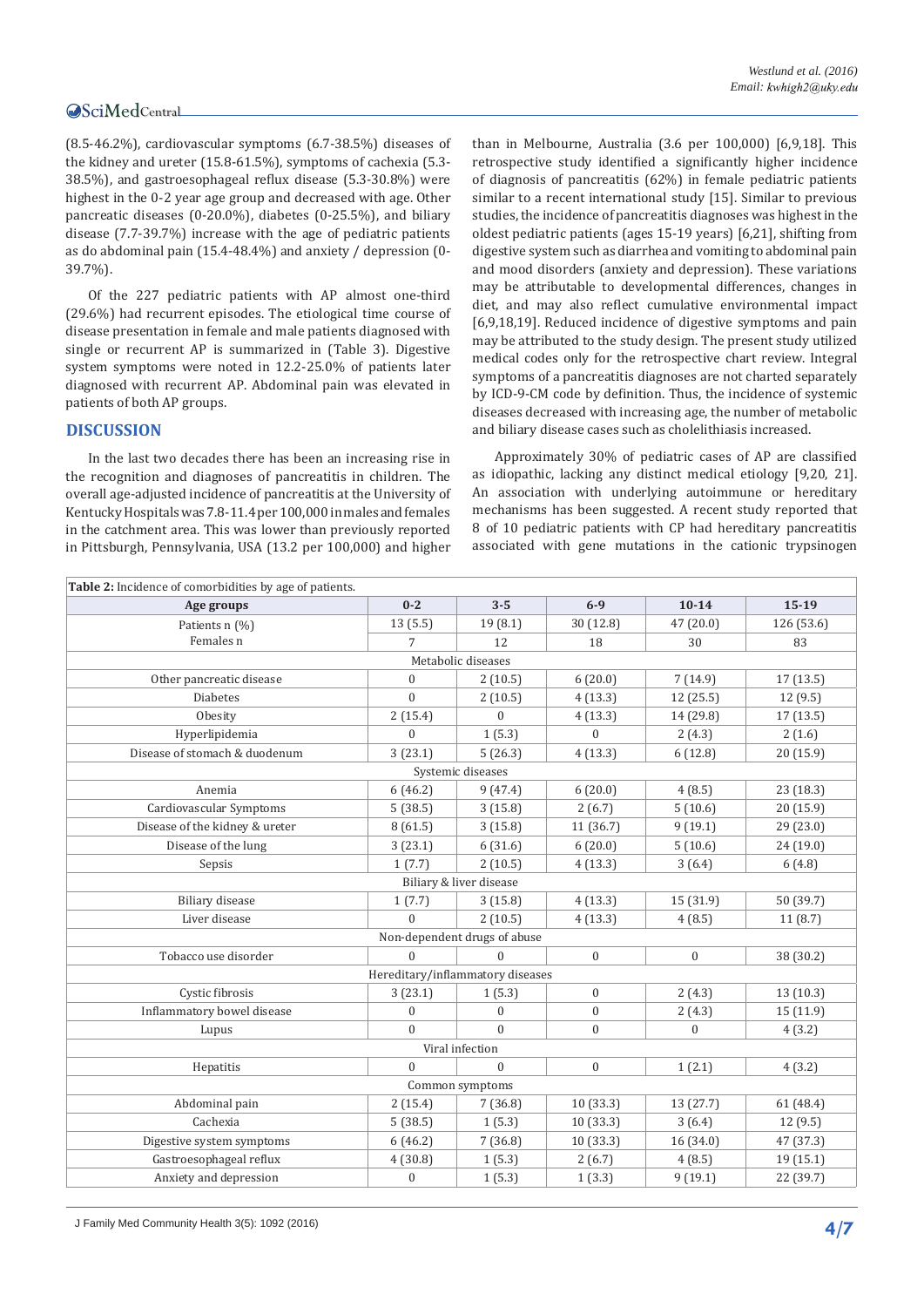| Time course of comorbid disease determination in male and female patients diagnosed with a single bout of acute or recurrent acute pancreatitis |                       |                                    |                                                                                                    |                  |                                                                 |                                      |
|-------------------------------------------------------------------------------------------------------------------------------------------------|-----------------------|------------------------------------|----------------------------------------------------------------------------------------------------|------------------|-----------------------------------------------------------------|--------------------------------------|
|                                                                                                                                                 | of acute pancreatitis |                                    | Diseases preceding first episode Diseases diagnosed at time of first<br>acute pancreatitis episode |                  | Diseases diagnosed after first<br>episode of acute pancreatitis |                                      |
|                                                                                                                                                 | Single                | Recurrent                          | Single                                                                                             | Recurrent        | Single                                                          | Recurrent                            |
|                                                                                                                                                 |                       |                                    | Systemic diseases                                                                                  |                  |                                                                 |                                      |
| Sepsis                                                                                                                                          |                       |                                    |                                                                                                    |                  |                                                                 |                                      |
| Male $n$ $(\%)$                                                                                                                                 | $\boldsymbol{0}$      | $\boldsymbol{0}$                   | 3(5.2)                                                                                             | 2(8.3)           | 1(1.7)                                                          | 2(8.3)                               |
| Female n (%)                                                                                                                                    | 1(1.0)                | $\boldsymbol{0}$                   | 4(3.8)                                                                                             | 1(2.4)           | 2(1.9)                                                          | 1(2.4)                               |
| Anemia                                                                                                                                          |                       |                                    |                                                                                                    |                  |                                                                 |                                      |
| Male n (%)                                                                                                                                      | 1(1.7)                | 2(8.3)                             | 6(10.3)                                                                                            | 1(4.2)           | 3(5.2)                                                          | 1 (4.2)                              |
| Female n (%)                                                                                                                                    | 5(4.8)                | 1(2.4)                             | 14 (13.5)                                                                                          | 1(2.4)           | 6(5.8)                                                          | 4(9.8)                               |
| Disease of the lung                                                                                                                             |                       |                                    |                                                                                                    |                  |                                                                 |                                      |
| Male n (%)                                                                                                                                      | 1(1.7)                | $\boldsymbol{0}$                   | 3(5.2)                                                                                             | 7(29.2)          | 3(5.2)                                                          | 2(8.3)                               |
| Female n (%)                                                                                                                                    | 3(2.9)                | $\boldsymbol{0}$                   | 6(5.8)                                                                                             | 3(7.3)           | 4(3.8)                                                          | 5(12.2)                              |
| Disease of the kidney                                                                                                                           |                       |                                    |                                                                                                    |                  |                                                                 |                                      |
| Male $n$ $(\%)$                                                                                                                                 | 4(6.9)                | 1(4.2)                             | 5(8.6)                                                                                             | $\boldsymbol{0}$ | 5(8.6)                                                          | 1(4.2)                               |
| Female n (%)                                                                                                                                    | 9(8.7)                | 3(7.3)                             | 16(15.4)                                                                                           | 2(4.9)           | 4(3.8)                                                          | 8(19.5)                              |
|                                                                                                                                                 |                       |                                    |                                                                                                    |                  |                                                                 |                                      |
|                                                                                                                                                 |                       |                                    | <b>Biliary diseases</b>                                                                            |                  |                                                                 |                                      |
| <b>Biliary</b> diseases                                                                                                                         |                       |                                    |                                                                                                    |                  |                                                                 |                                      |
| Male $n$ $(\%)$                                                                                                                                 | 1(1.7)                | $\boldsymbol{0}$                   | 9(15.5)                                                                                            | 2(8.3)           | $\boldsymbol{0}$                                                | 4(16.7)                              |
| Female n (%)                                                                                                                                    | 4(3.8)                | $\overline{0}$                     | 37 (35.6)                                                                                          | 9(22.0)          | 3(2.9)                                                          | 5(12.2)                              |
|                                                                                                                                                 |                       |                                    | Metabolic diseases                                                                                 |                  |                                                                 |                                      |
| CP                                                                                                                                              |                       |                                    |                                                                                                    |                  |                                                                 |                                      |
| Male $n$ (%)                                                                                                                                    | 1(1.7)                | 2(8.3)                             | $\mathbf{0}$                                                                                       | 1(4.2)           | $\mathbf{0}$                                                    | 6(25.0)                              |
| Female n (%)                                                                                                                                    | 1(1.0)                | $\boldsymbol{0}$                   | 4(3.8)                                                                                             | $\mathbf{0}$     | 3(2.9)                                                          | 13 (31.7)                            |
| Other pancreatic disease                                                                                                                        |                       |                                    |                                                                                                    |                  |                                                                 |                                      |
| Male $n$ $(\%)$                                                                                                                                 | 1(1.7)                | 1(4.2)                             | 3(5.2)                                                                                             | 2(8.3)           | 1(1.7)                                                          | 5(20.8)                              |
| Female n (%)                                                                                                                                    | 1(1.0)                | 1(2.4)                             | 4(3.8)                                                                                             | 2(4.9)           | 3(2.9)                                                          | 7(17.1)                              |
| Diabetes                                                                                                                                        |                       |                                    |                                                                                                    |                  |                                                                 |                                      |
| Male n (%)                                                                                                                                      | 4(6.9)                | $\boldsymbol{0}$                   | 2(3.4)                                                                                             | 1(4.2)           | 1(1.7)                                                          | 1(4.2)                               |
| Female n (%)                                                                                                                                    | 4(3.8)                | 1(2.4)                             | 4(3.8)                                                                                             | 2(4.9)           | 2(1.9)                                                          | 4(9.8)                               |
| Obesity                                                                                                                                         |                       |                                    |                                                                                                    |                  |                                                                 |                                      |
| Male $n$ $(\%)$                                                                                                                                 | 3(5.2)                | $\mathbf{0}$                       | 4(6.9)                                                                                             | 2(8.3)           | 2(3.4)                                                          | 2(8.3)                               |
| Female n (%)                                                                                                                                    | $\boldsymbol{0}$      | 2(4.9)                             | 11(10.6)                                                                                           | 3(7.3)           | 3(2.9)                                                          | 4(9.8)                               |
|                                                                                                                                                 |                       |                                    |                                                                                                    |                  |                                                                 |                                      |
| Hyperlipidemia                                                                                                                                  |                       |                                    |                                                                                                    |                  |                                                                 |                                      |
| Male $n$ $(\%)$                                                                                                                                 | $\boldsymbol{0}$      | $\boldsymbol{0}$<br>$\overline{0}$ | $\overline{0}$                                                                                     | 1(4.1)           | $\boldsymbol{0}$<br>$\mathbf{0}$                                | $\boldsymbol{0}$<br>$\boldsymbol{0}$ |
| Female n (%)                                                                                                                                    | 1(1.0)                |                                    | 3(2.9)                                                                                             | $\mathbf{0}$     |                                                                 |                                      |
|                                                                                                                                                 |                       |                                    | Non-dependent drugs of abuse                                                                       |                  |                                                                 |                                      |
| Tobacco use disorder                                                                                                                            |                       |                                    |                                                                                                    |                  |                                                                 |                                      |
| Male $n$ (%)                                                                                                                                    | 1(1.7)                | $\mathbf{0}$                       | 2(3.4)                                                                                             | $\boldsymbol{0}$ | 5(8.6)                                                          | $\boldsymbol{0}$                     |
| Female n (%)                                                                                                                                    | 3(2.9)                | $\boldsymbol{0}$                   | 13(12.5)                                                                                           | 2(4.9)           | 2(1.9)                                                          | 3(7.3)                               |
|                                                                                                                                                 |                       |                                    | Viral infection                                                                                    |                  |                                                                 |                                      |
| Hepatitis                                                                                                                                       |                       |                                    |                                                                                                    |                  |                                                                 |                                      |
| Male n (%)                                                                                                                                      | $\boldsymbol{0}$      | 1(4.1)                             | 2(3.4)                                                                                             | 1(4.1)           | $\mathbf{0}$                                                    | $\boldsymbol{0}$                     |
| Female n (%)                                                                                                                                    | 2(1.9)                | $\overline{0}$                     | 6(5.8)                                                                                             | 1(2.4)           | 2(1.9)                                                          | 3(7.3)                               |
|                                                                                                                                                 |                       |                                    | <b>Prevalent Symptoms</b>                                                                          |                  |                                                                 |                                      |
| Digestive system symptoms                                                                                                                       |                       |                                    |                                                                                                    |                  |                                                                 |                                      |
| Male $n$ $(\%)$                                                                                                                                 | 4(6.9)                |                                    |                                                                                                    |                  |                                                                 | 6(25.0)                              |
|                                                                                                                                                 |                       | 6(25.0)                            | 5(8.6)                                                                                             | 1(4.2)           | 7(12.1)                                                         |                                      |
| Female n (%)                                                                                                                                    | 8(7.7)                | 5(12.2)                            | 11 (10.6)                                                                                          | 2(4.9)           | 7(6.7)                                                          | 11 (26.8)                            |
| Abdominal pain                                                                                                                                  |                       |                                    |                                                                                                    |                  |                                                                 |                                      |
| Male n (%)                                                                                                                                      | 2(3.4)                | 4(16.7)                            | 2(3.4)                                                                                             | 1(4.2)           | 9(15.5)                                                         | 8 (33.3)                             |
| Female n (%)                                                                                                                                    | 14 (13.5)             | 2(4.9)                             | 9(8.7)                                                                                             | 2(4.9)           | 14 (13.5)                                                       | 14 (34.1)                            |

(PRSS1) gene [22]. An international study on pediatric pancreatitis reported 67% of children diagnosed with chronic pancreatitis had predisposing genetic mutations [15]. Mutations in the autosomal PRSS1 gene were first identified in a kindred living at least in part in the catchment area of the University of Kentucky hospitals [11,12,14]. Other known autosomal genes associated with increased susceptibility of pancreatitis in children include cystic fibrosis transmembrane conductance regulatory (CFTR), chymotrypsin (CTRC), pancreatic secretory trypsin inhibitor (SPINK1), and most recently the carboxypeptidase A1 (CPA1) gene that when mutated increases the susceptibility for pancreatic cancer [13,15,19-30].

J Family Med Community Health 3(5): 1092 (2016) **5/7**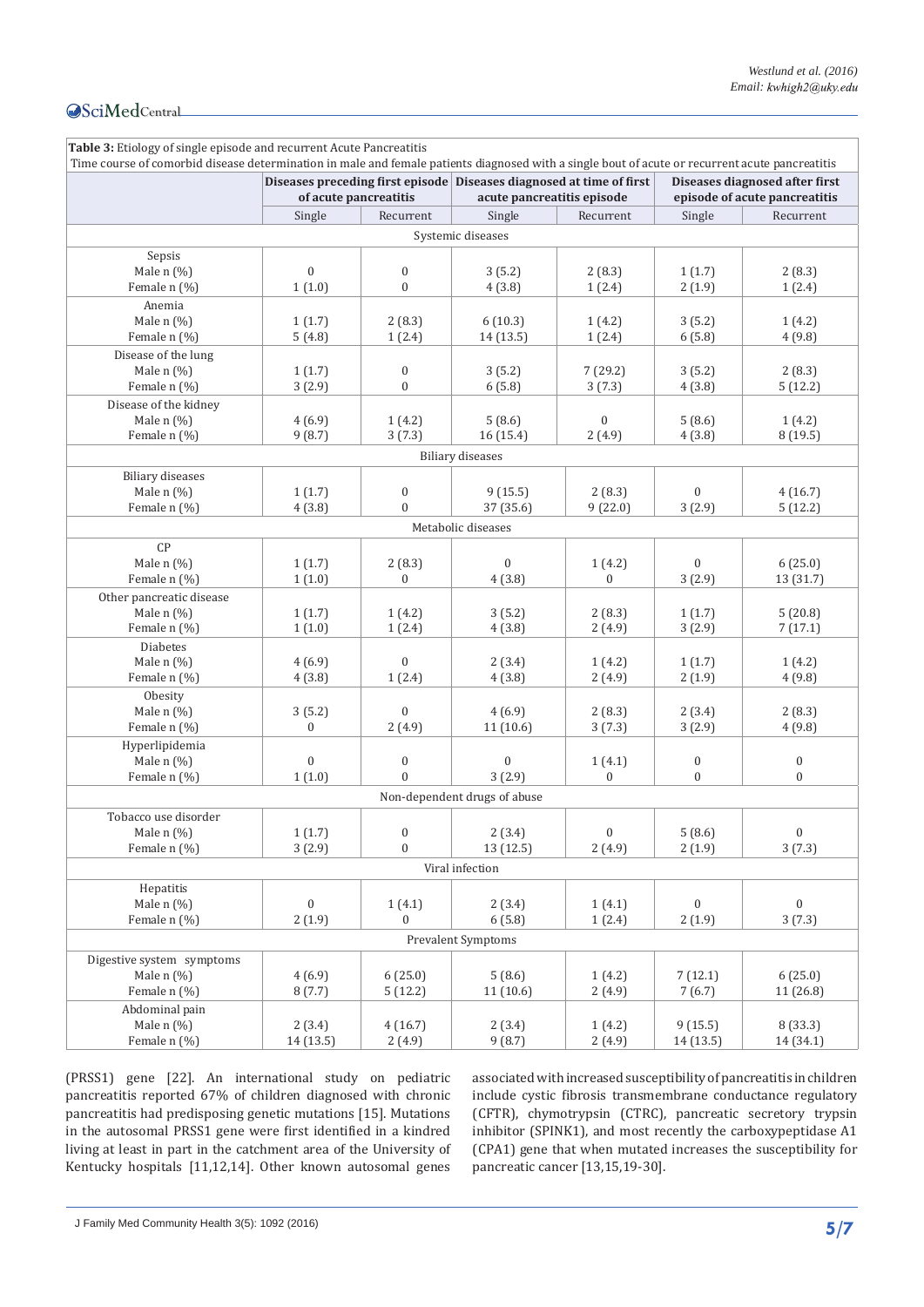Of the 227 cases of AP in the present study, 29% of pediatric patients with recurrent AP were later diagnosed with CP and 18% of them developed other pancreatic diseases in the absence of any predictive etiology. Examination of the etiology and time course of the presentation of comorbid conditions identified higher incidences of metabolic and biliary diseases after the first episode of AP in patients with recurrent AP. No gender differences were noted for the incidence of metabolic diseases, while biliary diseases were more commonly diagnosed in female pediatric patients. This is lower than in previous reports which found that 6/11 pediatric patients with recurrent AP had biliary diseases [9,20]. Recurrent AP poses the risk of further progression to CP, pancreatic cancer, and type 3c diabetes mellitus [31,32]. Underlying causes for this progression have been identified as a combination of environmental and hereditary factors. While no genetic information was available for the present study, we identified almost twice as many female pediatric patients with the diagnosis with pancreatitis. This suggests causal hereditary and geographic restriction differences in the catchment area.

Acausal factor for these children may be related to Kentucky's rank among the highest states for childhood obesity (18%) according to the CDC. Obesity was identified in 7-10% of patients with AP while only 5 of the 227 pediatric patients were diagnosed with hyperlipidemia. The incidence of obesity was higher in patients with recurrent AP. Obesity and hyperlipidemias are known risk factors that can induce lipotoxicity, exacerbate AP, and contribute to recurrent episodes [33].

Another regional environmental influence is smoking. Strikingly, over 30% of 15-19 year old pediatric patients in this study reported tobacco use. Smoking has been associated with pancreatitis and pancreatic cancer since the early 1980s and poses a separate risk factor [34-36]. Due to the known increased risk smoking poses for pancreatitis, we determined that 8.6% of males reported smoking after the diagnosis among pediatric patients with a single bout of AP during the study period. No data was available on the incidence of second hand smoke exposure in this patient population. Thus, as a multifactorial disease, pancreatitis may be caused by one or more combined environmental and hereditary factors in this group of children as has been reported in adults.

#### **LIMITATIONS**

The present study is a retrospective patient chart review utilizing ICD-9-CM codes from patients who were treated at the UK clinics and hospitals (2005-2013). Information about medical care received by patients from other medical professionals is not included in this analysis. This unavailability of information about previous care impacts in particular the data from patients residing in rural counties within the UK hospital catchment area. As only ICD-9-CM codes were analyzed, no detailed information on the severity of pancreatitis bouts and only partial information about the pain experienced by patients is available. It is also highly likely that pain is underreported in our study. Pain is the most common symptom used to diagnose pancreatitis and according to the ICD-9-CM code should not be charted separately. Also, although the CDC recommends the use of body mass index (BMI) to assess obesity in children, this is not widely recorded in the medical charts, reflecting the inaccuracy of applying this weight-height ratio on developing children [37]. Information on the use of oral contraceptives and lab tests such as enzyme contents of blood and other body fluids, results of the Sweat test, or DNA tests for hereditary pancreatitis, were not available for this study.

#### **SUMMARY**

In the present study, we identified an increased incidence of CP and other pancreatic disease diagnoses in pediatric patients with recurrent AP. Thirty percent of children with recurrent AP were subsequently diagnosed with CP in the pediatric patient population from the Eastern Kentucky catchment area seen at the University of Kentucky Hospitals between 2005-2013. Child health education and future studies investigating the genetics of this patient population are needed to improve patients' treatment options and decrease the health and economic burden.

#### **ACKNOWLEDGEMENTS**

We would like to thank the CCTS Enterprise Data Trust at the University of Kentucky for providing us access to the deidentified patient data. This research was further supported by the National Institute of Health award R01 NS039041 (KNW). The CCTS is funded by the National Institute of Health National Center for Research Resources and the National Center for Advancing Translational Sciences award UL1TR000117.

#### **List of authors and their contribution**

SLM designed the experiment, acquired, analyzed and interpreted the data, and wrote the manuscript. KLM designed the experiment, interpreted the data, revised the manuscript, and gave final approval of the version to be published. Both authors agree to being accountable for all aspects of the work.

#### **REFERENCES**

- 1. [Roberts SE, Akbari A, Thorne K, Atkinson M, Evans PA. The incidence of](https://www.ncbi.nlm.nih.gov/pubmed/23859492)  [acute pancreatitis: impact of social deprivation, alcohol consumption,](https://www.ncbi.nlm.nih.gov/pubmed/23859492)  [seasonal and demographic factors. Aliment PharmacolTher. 2013; 38:](https://www.ncbi.nlm.nih.gov/pubmed/23859492)  [539-548.](https://www.ncbi.nlm.nih.gov/pubmed/23859492)
- 2. [Vidarsdottir H, Möller PH, Vidarsdottir H, Thorarinsdottir H, Björnsson](https://www.ncbi.nlm.nih.gov/pubmed/23839162)  [ES. Acute pancreatitis: a prospective study on incidence, etiology, and](https://www.ncbi.nlm.nih.gov/pubmed/23839162)  [outcome. Eur J GastroenterolHepatol. 2013; 25: 1068-1075.](https://www.ncbi.nlm.nih.gov/pubmed/23839162)
- 3. [Sarner M, Cotton PB. Classification of pancreatitis. Gut. 1984; 25: 756-](http://gut.bmj.com/content/25/7/756.full.pdf) [759.](http://gut.bmj.com/content/25/7/756.full.pdf)
- 4. [Singer MV, Gyr KE, Sarler H. Revised Marseille Classification of](http://link.springer.com/chapter/10.1007%2F978-3-642-71128-2_1)  [Pancreatitis. In: Malferteiner P, Ditschuneit H, eds. Diagnostic](http://link.springer.com/chapter/10.1007%2F978-3-642-71128-2_1)  [procedures in pancreatic disease. New York, NY: Springer. 1986.](http://link.springer.com/chapter/10.1007%2F978-3-642-71128-2_1)
- 5. [Steer ML. Classification and pathogenesis of pancreatitis. SurgClin](https://www.ncbi.nlm.nih.gov/pubmed/2658159)  [North Am. 1989; 69: 467-480.](https://www.ncbi.nlm.nih.gov/pubmed/2658159)
- 6. [Morinville VD, Barmada MM, Lowe ME. Increasing incidence of acute](https://www.ncbi.nlm.nih.gov/pubmed/19752770)  [pancreatitis at an American pediatric tertiary care center: is greater](https://www.ncbi.nlm.nih.gov/pubmed/19752770)  [awareness among physicians responsible? Pancreas. 2010; 39: 5-8.](https://www.ncbi.nlm.nih.gov/pubmed/19752770)
- 7. [Lopez MJ. The changing incidence of acute pancreatitis in children: a](https://www.ncbi.nlm.nih.gov/pubmed/12032533)  [single-institution perspective. J Pediatr. 2002; 140: 622-624.](https://www.ncbi.nlm.nih.gov/pubmed/12032533)
- 8. [Werlin SL, Kugathasan S, Frautschy BC. Pancreatitis in children. J](https://www.ncbi.nlm.nih.gov/pubmed/14581803)  [PediatrGastroenterolNutr. 2003; 37: 591-595.](https://www.ncbi.nlm.nih.gov/pubmed/14581803)
- 9. [Nydegger A, Heine RG, Ranuh R, Gegati-Levy R, Crameri J, Oliver MR.](https://www.ncbi.nlm.nih.gov/pubmed/17489962)  [Changing incidence of acute pancreatitis: 10-year experience at the](https://www.ncbi.nlm.nih.gov/pubmed/17489962)